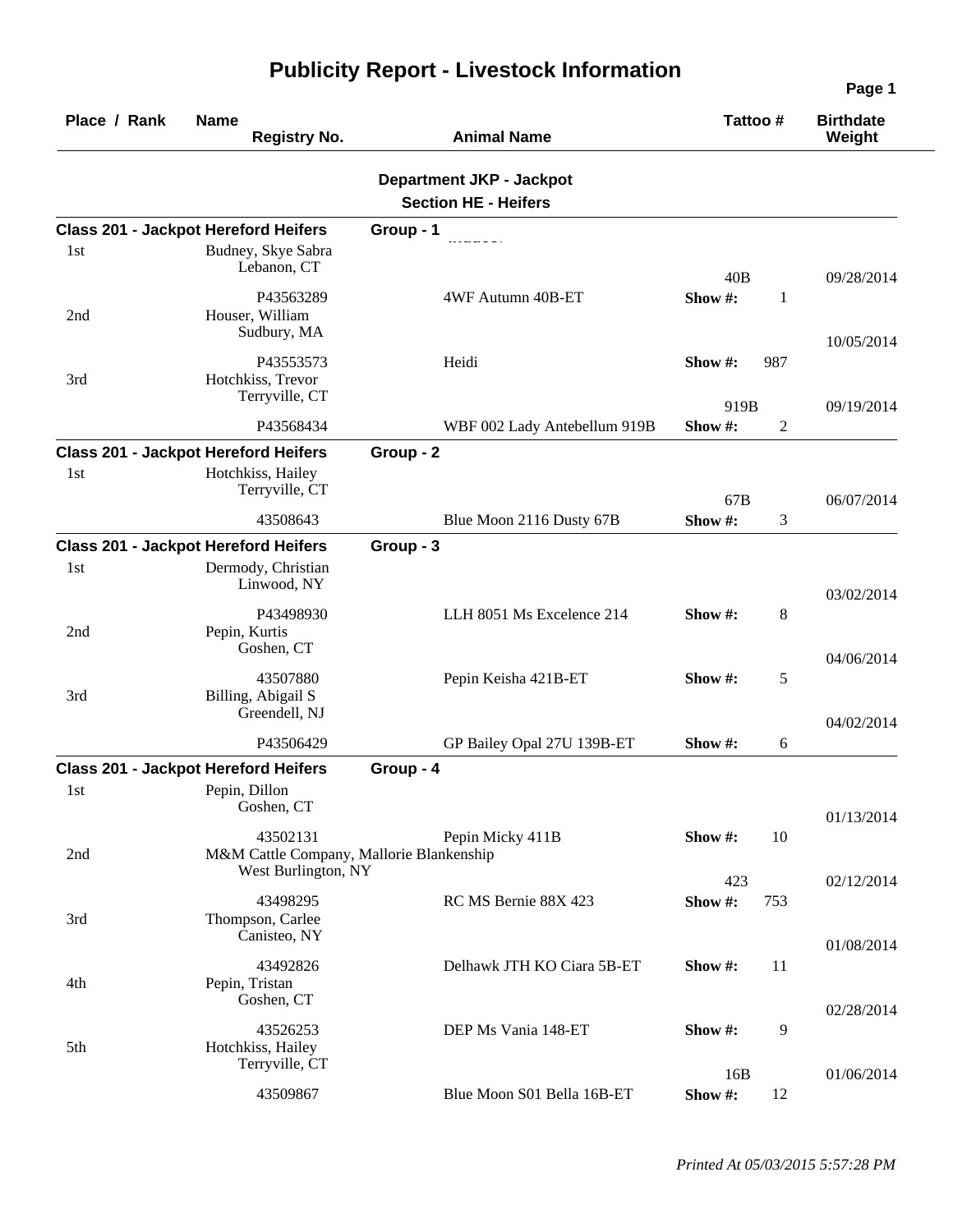| Place / Rank | <b>Name</b><br><b>Registry No.</b>           |           | <b>Animal Name</b>                     |             | Tattoo#         | <b>Birthdate</b><br>Weight |
|--------------|----------------------------------------------|-----------|----------------------------------------|-------------|-----------------|----------------------------|
|              | <b>Class 201 - Jackpot Hereford Heifers</b>  | Group - 5 |                                        |             |                 |                            |
| 1st          | Francis, Tanner D                            |           |                                        |             |                 |                            |
|              | Brooklyn, CT                                 |           |                                        | 1310        |                 | 10/11/2013                 |
|              | P43468436                                    |           | TF VDL GlamorousGinger 1310-ET Show #: |             | 97              |                            |
| 2nd          | Billing, Abigail S                           |           |                                        |             |                 |                            |
|              | Greendell, NJ                                |           |                                        |             |                 | 09/01/2013                 |
|              | P43462413                                    |           | GP Sweet Annie 0058 115A-ET            | Show $\#$ : | 13              |                            |
| 3rd          | Budney, Elliot Davis<br>Lebanon, CT          |           |                                        |             |                 |                            |
|              |                                              |           |                                        | 33A         |                 | 08/21/2013                 |
|              | P43457680                                    |           | 4WF Timeless 33A-ET                    | Show#:      | 14              |                            |
|              | <b>Class 203 - Jackpot Shorthorn Heifers</b> |           |                                        |             |                 |                            |
| 1st          | Francis, Tanner                              |           |                                        |             |                 |                            |
|              | Marlborough, CT                              |           |                                        |             | <b>WEIK1401</b> | 05/21/2014                 |
|              | X4210244                                     |           | Weik Run For The Roses-ET              | Show#:      | 15              |                            |
| 2nd          | Bickford, Monique                            |           |                                        |             |                 |                            |
|              | Clinton, ME                                  |           |                                        | 770B        |                 | 03/14/2014                 |
|              | 4212837                                      |           | Gana Lucky Charm 770B-ET               | Show#:      | 16              |                            |
|              | <b>Class 203 - Jackpot Shorthorn Heifers</b> | Group - 2 |                                        |             |                 |                            |
| 1st          | Bickford, Monique                            |           |                                        |             |                 |                            |
|              | Clinton, ME                                  |           |                                        | C12A        |                 | 09/02/2013                 |
|              | 4207219                                      |           | <b>CCC</b> Pearl                       | Show#:      | 205             |                            |
|              | <b>Class 204 - Jackpot Angus Heifers</b>     |           |                                        |             |                 |                            |
| 2nd          | Oatley, Caroline                             |           |                                        |             |                 |                            |
|              | West Greenwich, RI                           |           |                                        |             |                 | 05/21/2015                 |
|              |                                              |           |                                        | Show $#$ :  | $\mathbf{1}$    |                            |
|              | <b>Class 204 - Jackpot Angus Heifers</b>     | Group - 1 |                                        |             |                 |                            |
| 1st          | Oatley, Fallon                               |           |                                        |             |                 |                            |
|              | West Greenwich, RI                           |           |                                        |             |                 | 07/06/2014                 |
|              |                                              |           |                                        | Show #:     | 124             |                            |
| 2nd          | Suny Cobleskill Ag Tech                      |           |                                        |             |                 |                            |
|              | Cobleskill, NY                               |           |                                        | 1402        |                 | 08/20/2014                 |
|              | 18089694                                     |           | Cobys Miss Green Blaze 1402            | Show#:      | 19              |                            |
| 3rd          | Suny Cobleskill Ag Tech                      |           |                                        |             |                 |                            |
|              | Cobleskill, NY                               |           |                                        | 1405        |                 | 09/08/2014                 |
|              |                                              |           | Cobys Pride 1405                       | Show#:      | 18              |                            |
| 4th          | Suny Cobleskill Ag Tech<br>Cobleskill, NY    |           |                                        |             |                 |                            |
|              |                                              |           |                                        | 1406        |                 | 09/10/2014                 |
|              | 18097663                                     |           | Cobys Miss Pride 1406                  | Show #:     | 17              |                            |
|              | <b>Class 204 - Jackpot Angus Heifers</b>     | Group - 2 |                                        |             |                 |                            |
| 1st          | Jurgilewicz, Kelsey                          |           |                                        |             |                 |                            |
|              | Norfolk, CT                                  |           |                                        |             |                 | 04/06/2014                 |
|              | 17877135                                     |           | JF Blackbird 1420                      | Show $#$ :  | 985             |                            |
|              |                                              |           |                                        |             |                 |                            |

*Printed At 05/03/2015 5:57:28 PM*

**Page 2**

**(cont.)**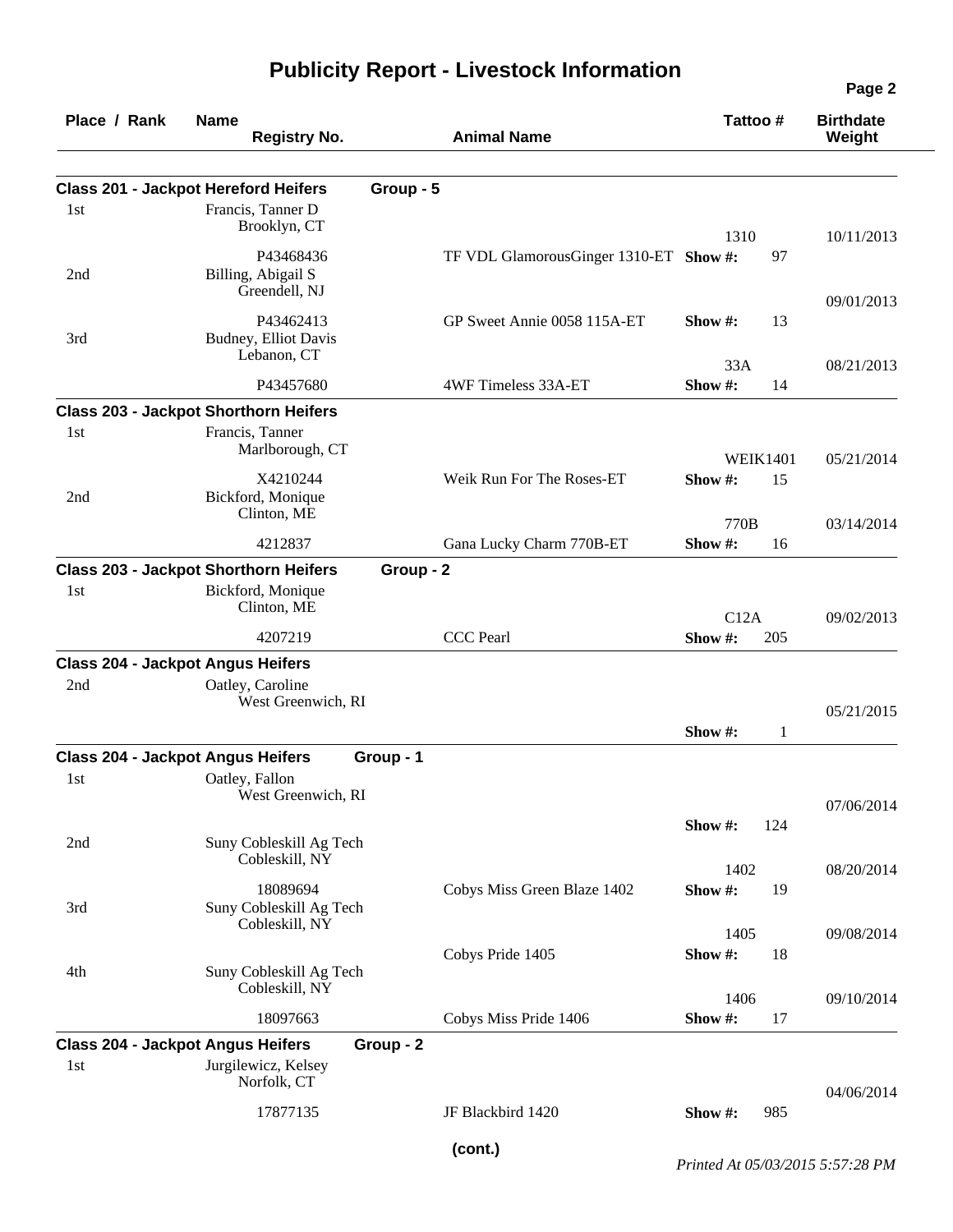| Place / Rank | <b>Name</b><br><b>Registry No.</b>                      | <b>Animal Name</b>         | Tattoo#              | <b>Birthdate</b><br>Weight |
|--------------|---------------------------------------------------------|----------------------------|----------------------|----------------------------|
|              | <b>Class 204 - Jackpot Angus Heifers</b>                | Group - 2 - (cont.)        |                      |                            |
| 2nd          | Oatley, Caroline<br>West Greenwich, RI                  |                            |                      |                            |
|              |                                                         |                            |                      | 05/21/2014                 |
|              | 18104098                                                | PCSC Northern Style 7B     | 1<br>Show $#$ :      |                            |
| 3rd          | Hoelscher, Jennifer<br>Eden, NY                         |                            |                      |                            |
|              | AAA18075067                                             |                            |                      | 05/23/2014                 |
|              |                                                         | WBB Candy Up 3884          | Show #:              |                            |
|              | <b>Class 204 - Jackpot Angus Heifers</b><br>Group - 3   |                            |                      |                            |
| 1st          | Burke, Brittani M<br>South Windsor, CT                  |                            |                      |                            |
|              |                                                         |                            | 432                  | 02/03/2014                 |
|              | 17924832                                                | Dameron Proven Queen 432   | Show #:<br>711       |                            |
| 2nd          | Berkheimer, Karli M<br>Mechanicsburg, PA                |                            |                      |                            |
|              |                                                         |                            | <b>B21</b>           | 02/20/2014                 |
|              | 17835904                                                | WCC Mignonne B31           | Show#:<br>22         |                            |
|              | <b>Class 204 - Jackpot Angus Heifers</b><br>Group - 4   |                            |                      |                            |
| 1st          | Deskus, Kayla                                           |                            |                      |                            |
|              | Putnam, CT                                              |                            | A915                 | 09/15/2013                 |
|              | 17787116                                                | <b>TBF Miss Elle</b>       | Show#:<br>21         |                            |
| 2nd          | King, Anna                                              |                            |                      |                            |
|              | Cobleskill, NY                                          |                            |                      | 09/05/2013                 |
|              | 17752004                                                | Walbridge Queen Susan 369  | Show #:<br>23        |                            |
|              | <b>Class 205 - Jackpot Simmental Percentage Heifers</b> | Group - 1                  |                      |                            |
| 1st          | Oatley, Caroline                                        |                            |                      |                            |
|              | West Greenwich, RI                                      |                            |                      | 05/31/2015                 |
|              |                                                         |                            | Show#:<br>187        |                            |
| 2nd          | Barton, Lillian                                         |                            |                      |                            |
|              | Marlborough, CT                                         |                            | 32B                  | 04/20/2014                 |
|              | 2942567                                                 | <b>Uptown Girls Bailey</b> | Show #:<br>23        |                            |
| 3rd          | Barton, Lillian                                         |                            |                      |                            |
|              | Marlborough, CT                                         |                            | 3404B                | 04/12/2014                 |
|              | 2917045                                                 | Hillco Ms Bluebell 3404B   | Show #:<br>24        |                            |
|              | Class 205 - Jackpot Simmental Percentage Heifers        | Group - 2                  |                      |                            |
| 1st          | Oatley, Fallon                                          |                            |                      |                            |
|              | West Greenwich, RI                                      |                            |                      | 03/08/2014                 |
|              | 2879235                                                 | DCSC Burnie 4B             | 125<br>Show #:       |                            |
| 2nd          | McIntyre, Rachel                                        |                            |                      |                            |
|              | North Brokfield, MA                                     |                            | <b>B15</b>           |                            |
|              | 2921575                                                 | <b>STN Hidden Treasure</b> | Show #:<br>27        | 02/14/2014                 |
| 3rd          | Barton, Lillian                                         |                            |                      |                            |
|              | Marlborough, CT                                         |                            |                      |                            |
|              | 2908402                                                 | <b>MRH Ruby Two</b>        | 68B<br>Show #:<br>26 | 03/12/2014                 |
| 4th          | Briggs, Olivia                                          |                            |                      |                            |
|              | Sullivan, NH                                            |                            |                      |                            |
|              |                                                         |                            | <b>B32</b>           | 03/21/2014                 |
|              | 2859309                                                 | FPP Bridgette B32          | Show #:<br>25        |                            |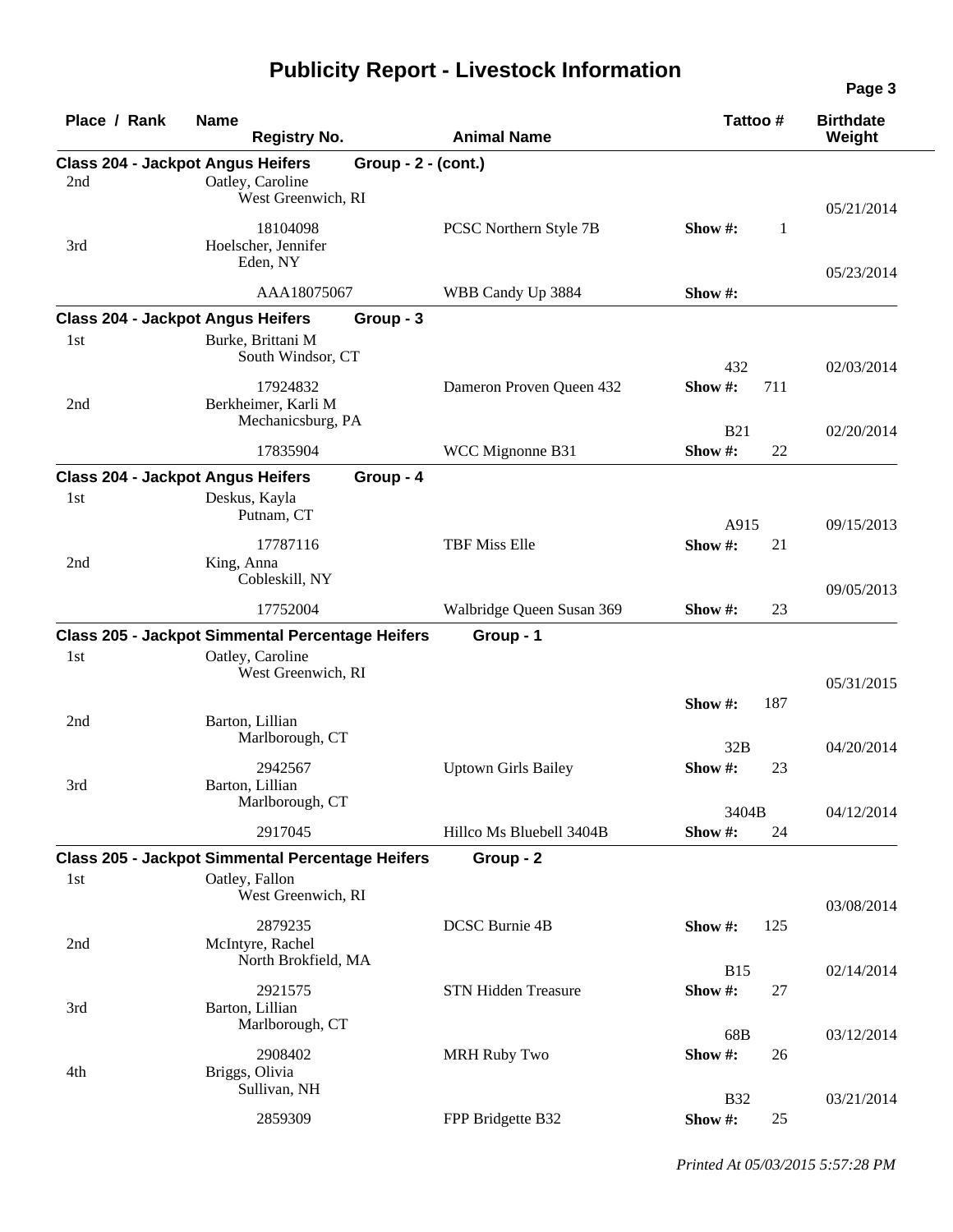| Place / Rank | <b>Name</b><br><b>Registry No.</b>                                              |           | <b>Animal Name</b>         | Tattoo#              |     | <b>Birthdate</b><br>Weight |
|--------------|---------------------------------------------------------------------------------|-----------|----------------------------|----------------------|-----|----------------------------|
|              | <b>Class 205 - Jackpot Simmental Percentage Heifers</b>                         |           | Group - 3                  |                      |     |                            |
| 1st          | <b>B&amp;K</b> Cattle Co<br>Mechanicsburg, PA                                   |           |                            | 118A                 |     | 11/08/2013                 |
|              | 2840925                                                                         |           | Miss MM Lavender 118A      | Show #:              | 28  |                            |
|              | <b>Class 206 - Jackpot Simmental Heifers</b>                                    | Group - 1 |                            |                      |     |                            |
| 1st          | Jones, Brianna<br>Eagle Bridge, NY                                              |           |                            |                      |     | 09/24/2014                 |
|              | 2959248                                                                         |           | LKF Bliss B16              | Show #:              | 29  |                            |
|              | <b>Class 206 - Jackpot Simmental Heifers</b>                                    | Group - 2 |                            |                      |     |                            |
| 1st          | Murphy, Jala A<br>Eagle Bridge, NY                                              |           |                            | B <sub>6</sub>       |     | 03/12/2014                 |
| 2nd          | 2866255<br>Bickford, Monique M<br>Clinton, ME                                   |           | LKF Blondie B6             | Show#:               | 33  |                            |
|              |                                                                                 |           |                            | B7                   |     | 03/07/2014                 |
| 3rd          | 2883026<br>Weir, Elizabeth<br>Mount Wolf, PA                                    |           | McGees Ms Becca            | Show#:               | 166 |                            |
| 4th          | 2880066<br>Briggs, Victoria<br>Sullivan, NH                                     |           | SSC Exquisite 412B         | Show#:               | 30  | 04/12/2014                 |
|              |                                                                                 |           |                            | <b>B44</b>           |     | 04/09/2014                 |
| 5th          | 2859310<br>Dias, Lily<br>Norton, MA                                             |           | FPP Bethany B44            | Show#:               | 31  |                            |
| 6th          | 2866261<br>Sanemeterio, Molly                                                   |           | Beryl                      | Show #:              | 755 | 03/06/2014                 |
|              | Greenville, NY<br>2837029                                                       |           | <b>BPF Cant Fool Me</b>    | <b>B02</b><br>Show#: | 32  | 04/01/2014                 |
|              |                                                                                 |           |                            |                      |     |                            |
| 1st          | <b>Class 206 - Jackpot Simmental Heifers</b><br>Clauss, Morgan<br>Lancaster, NH | Group - 3 |                            |                      |     |                            |
| 2nd          | 2880636<br>Couto, Tyler<br>Hiram, ME                                            |           | SVJ Trendy One             | Show #:              | 211 | 01/08/2014                 |
| 3rd          | 2879225<br>Murphy, Jala A                                                       |           | <b>GRTF Miss Glenda</b>    | Show #:              | 36  | 01/18/2014                 |
|              | Eagle Bridge, NY                                                                |           |                            | B <sub>4</sub>       |     | 02/13/2014                 |
| 4th          | 2866253<br>Dias, Lily                                                           |           | <b>LKF Black Beauty B4</b> | Show #:              | 34  |                            |
|              | Norton, MA<br>2878545                                                           |           | Bambi                      | m05ble<br>Show #:    |     | 01/30/2014                 |
|              |                                                                                 |           |                            |                      | 35  |                            |
| 1st          | <b>Class 206 - Jackpot Simmental Heifers</b><br>Allard, Pierre                  | Group - 4 |                            |                      |     |                            |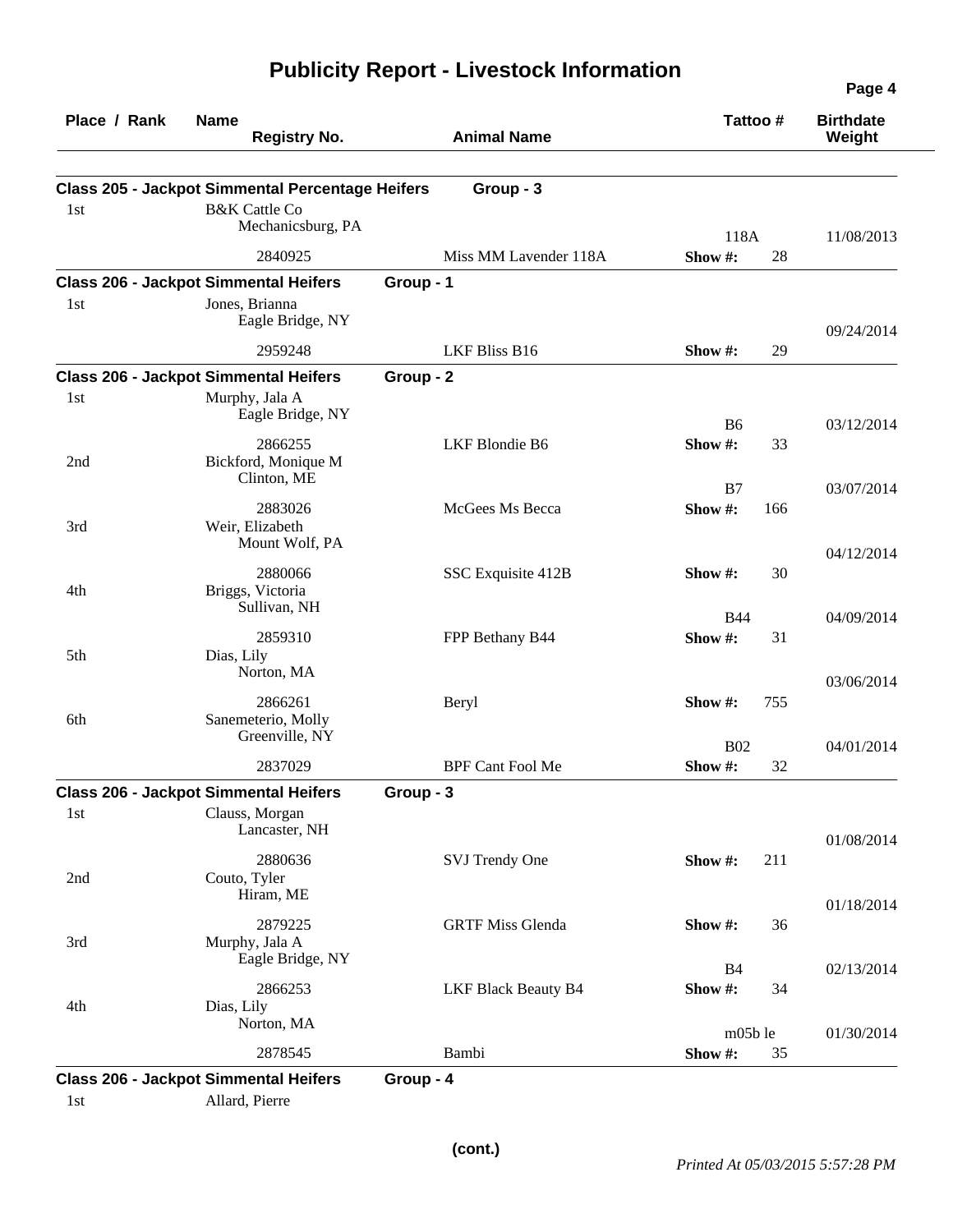|  |  |  | <b>Publicity Report - Livestock Information</b> |
|--|--|--|-------------------------------------------------|
|--|--|--|-------------------------------------------------|

| Place / Rank                             | <b>Name</b><br><b>Registry No.</b>                 | <b>Animal Name</b>      | Tattoo #             |     | <b>Birthdate</b><br>Weight |
|------------------------------------------|----------------------------------------------------|-------------------------|----------------------|-----|----------------------------|
|                                          | <b>Class 206 - Jackpot Simmental Heifers</b>       | Group - $4 - (cont.)$   |                      |     |                            |
|                                          | Pittsburg, NH                                      |                         | A101                 |     | 10/17/2013                 |
|                                          | 2832565                                            | Fancy                   | Show #:              | 38  |                            |
|                                          | <b>Class 208 - Jackpot Belted Galloway Heifers</b> |                         |                      |     |                            |
| 1 <sub>st</sub>                          | Pampreen, Michael<br>Marlborough, CT               |                         |                      |     | 10/30/2013                 |
| 2nd                                      | 37276B<br>Wright, Lillian<br>Winchester, NH        | Meadowood Ainsley 133R  | Show $\#$ :          | 39  | 08/24/2013                 |
|                                          | 37292B                                             | Mutton Hill BiW Adalynn | Show #:              | 40  |                            |
|                                          | <b>Class 210 - Jackpot Non-Papered Heifers</b>     | Group - 1               |                      |     |                            |
| 1st                                      | Weir, Elizabeth<br>Mount Wolf, PA                  |                         |                      |     | 09/02/2014                 |
|                                          |                                                    | Liberty                 | Show#:               | 41  |                            |
|                                          | <b>Class 210 - Jackpot Non-Papered Heifers</b>     | Group - 2               |                      |     |                            |
| 1 <sub>st</sub>                          | Jason May<br>West Burlington, NY                   |                         |                      |     |                            |
|                                          |                                                    |                         | 124B                 |     | 05/17/2014                 |
| 2nd                                      | Rarick, Davanta<br>Fleetwood, PA                   | Eva 124B                | Show#:               | 754 |                            |
|                                          |                                                    | Remy                    | Show #:              | 43  | 05/29/2014                 |
| 3rd                                      | Rathbun, Annie<br>Hebron, CT                       |                         |                      |     | 03/01/2014                 |
|                                          |                                                    | Malibu                  | Show #:              | 45  |                            |
| 4th                                      | Cody, Sarah<br>Swanzey, NH                         |                         |                      |     | 05/31/2014                 |
|                                          |                                                    | Nikki                   | Show #:              | 42  |                            |
| 5th                                      | Houser, Emma<br>Sudbury, MA                        |                         |                      |     |                            |
|                                          |                                                    | Barbara                 | 12AAE2939<br>Show #: | 51  | 05/15/2014                 |
|                                          | <b>Class 210 - Jackpot Non-Papered Heifers</b>     | Group - 3               |                      |     |                            |
| 1st                                      | Hotchkiss, Hailey<br>Terryville, CT                |                         |                      |     |                            |
|                                          |                                                    | WBF 418R Lexi 913A      | 913A<br>Show#:       | 47  | 09/13/2013                 |
| 2nd                                      | Smith, Laura<br>Lebanon, CT                        |                         |                      |     |                            |
|                                          |                                                    | Carolina                | Show #:              | 46  | 06/16/2013                 |
| <b>Class 211 - Jackpot Maine Heifers</b> |                                                    |                         |                      |     |                            |
| 1st                                      | Briggs, Victoria<br>Sullivan, NH                   |                         |                      |     |                            |
|                                          | 446896                                             | <b>Blue Bonnet</b>      | BC54B<br>Show #:     | 50  | 04/08/2014                 |
|                                          | <b>Class 212 - Jackpot Heifer Chi-Maine</b>        |                         |                      |     |                            |
| 1st                                      | Rathbun, Annie                                     |                         |                      |     |                            |
|                                          |                                                    |                         |                      |     |                            |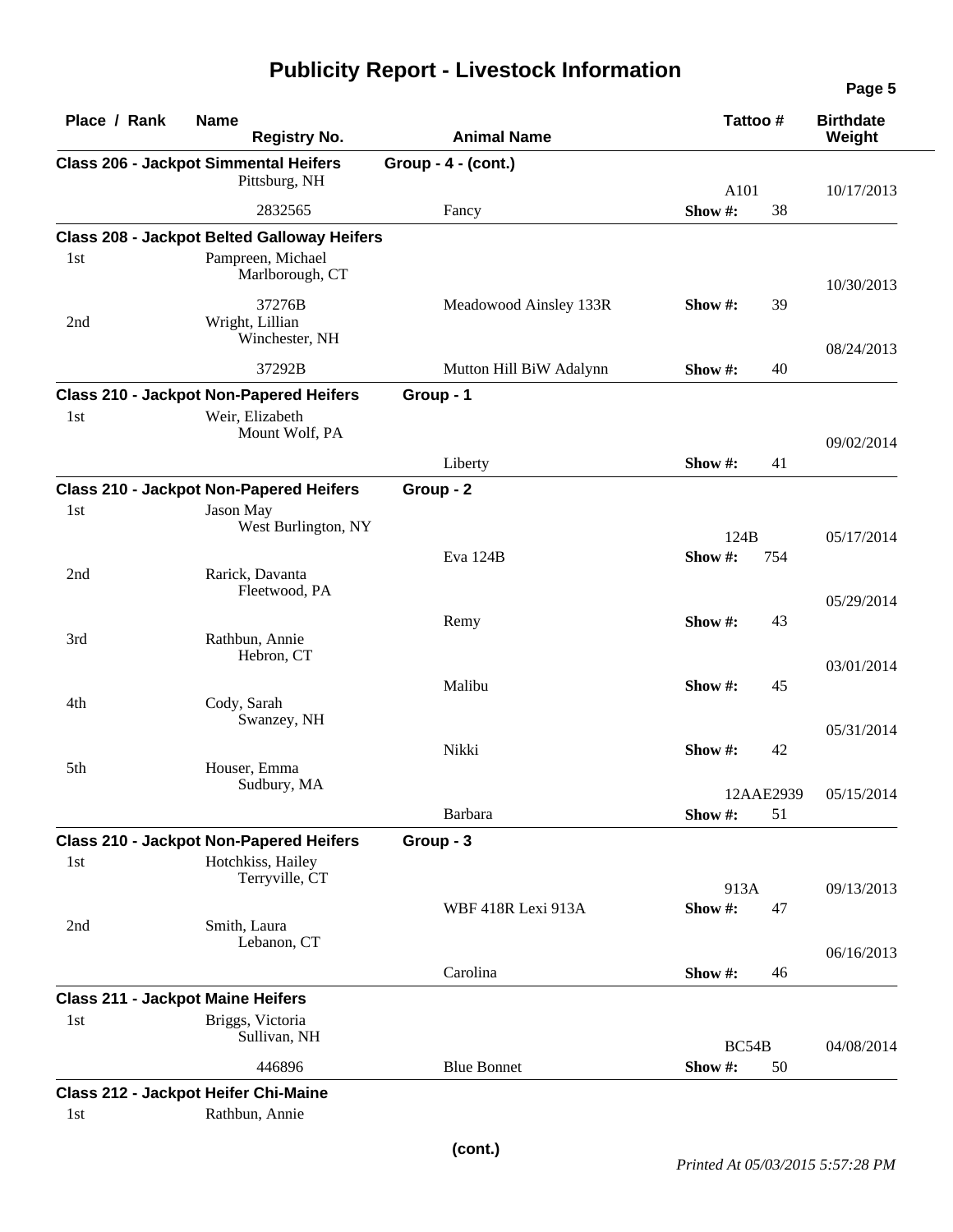### **Place / Rank Name Class 212 - Jackpot Heifer Chi-Maine Group - - (cont.) Birthdate Registry No. Animal Name Tattoo # Weight** Hebron, CT P376088 SWSN 153B **Show #:** 53 03/28/2014 2nd Briggs, Olivia Sullivan, NH 373136 Ms Rachel 24B 24B **Show #:** 54 03/26/2014 3rd Donaldson, Kaylee Albany, ME P373367 Altas Panda **Show #:** 51 04/15/2014 4th Cranwell, Amanda Eaton, NY P375705 MHCC Miss Monopoly 1B **Show #:** 52 04/10/2014 **Class 214 - Jackpot Heifer Shorthorn Plus**  1st Berkheimer, Karli M Mechanicsburg, PA XAR61032 LPA Willow LP23 **Show #:** 58 03/15/2014 2nd Hay, Nathan Carlisle, NY XAR61204 Hay Acres Ellie **Show #:** 57 04/22/2014 **Class 215 - Jackpot Heifer Maintainer**  1st Cranwell, Amanda Eaton, NY 452767 TCC Stela **Show #:** 59 04/23/2014 2nd Pride, Adam Limington, ME 443926 WRTH Midnight Blues 114B **Show #:** 60 01/09/2014 **Class 218 - Jackpot Heifer Lowline Percentage**  1st Petow, Austin Vernon, CT 22121 AZP Showgirl 02B 02B **Show #:** 61 03/13/2014 2nd Andrews, Thomas Jr Moodus, CT MF22551 Bird of Paradise **Show #:** 62 03/06/2014 **Class 219 - Jackpot Angus Heifer Grand Champion**  1st Deskus, Kayla Putnam, CT 17787116 TBF Miss Elle A915 **Show #:** 21 09/15/2013 **Class 220 - Jackpot Angus Heifer Reserve Grand Champion**  1st Oatley, Fallon West Greenwich, RI **Show #:** 124 07/06/2014

## **Publicity Report - Livestock Information**

**Class 221 - Jackpot Chi-Maine Heifer Grand Champion** 

1st Rathbun, Annie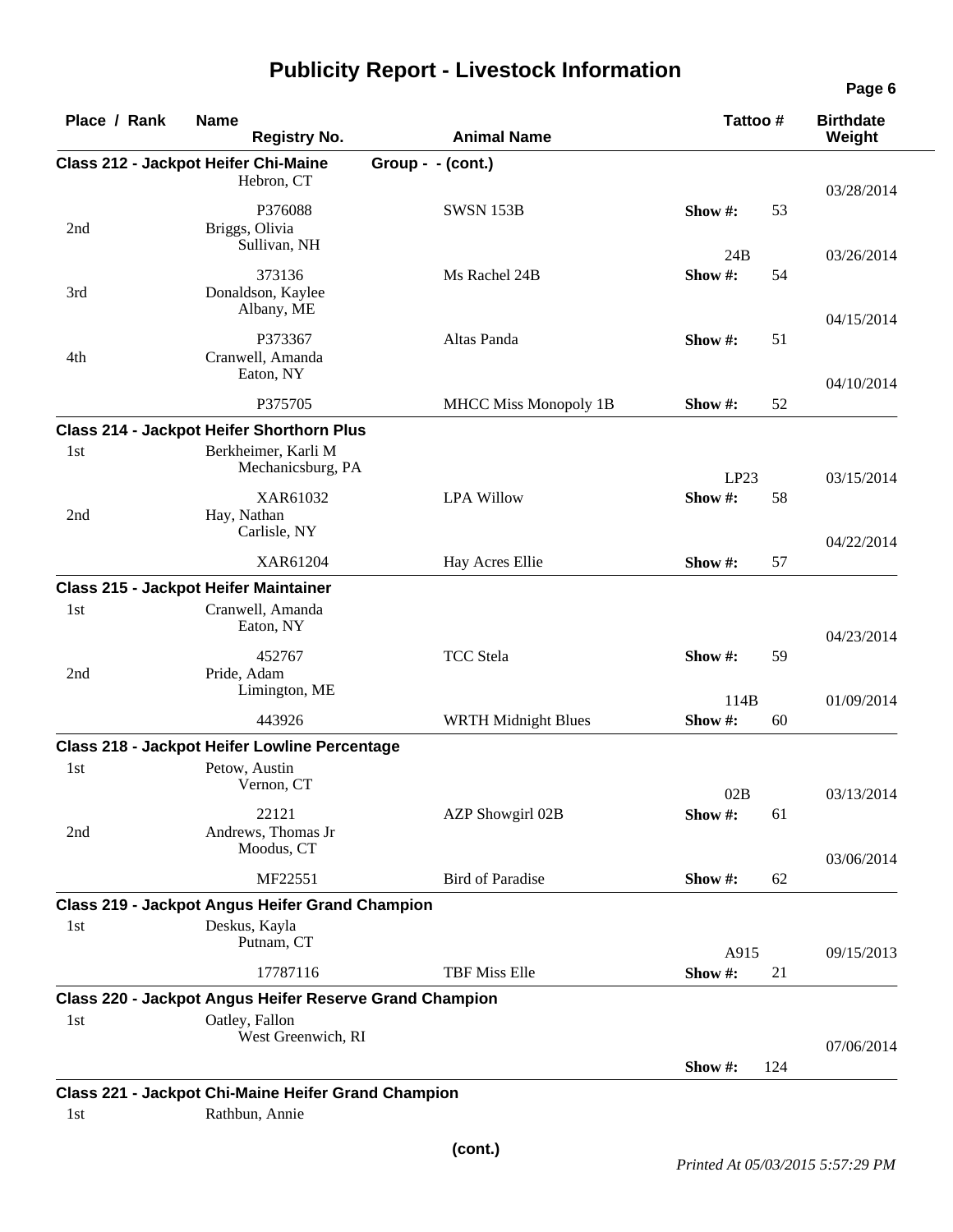| Place / Rank | <b>Name</b><br><b>Registry No.</b>                             | <b>Animal Name</b>                     |            | Tattoo #        | <b>Birthdate</b><br>Weight |
|--------------|----------------------------------------------------------------|----------------------------------------|------------|-----------------|----------------------------|
|              | Class 221 - Jackpot Chi-Maine Heifer Grand Champion            | Group - $-(\text{cont.})$              |            |                 |                            |
|              | Hebron, CT                                                     |                                        |            |                 | 03/28/2014                 |
|              | P376088                                                        | <b>SWSN 153B</b>                       | Show $#$ : | 53              |                            |
|              | Class 222 - Jackpot Chi-Maine Heifer Reserve Grand Champion    |                                        |            |                 |                            |
| 1st          | Briggs, Olivia                                                 |                                        |            |                 |                            |
|              | Sullivan, NH                                                   |                                        | 24B        |                 | 03/26/2014                 |
|              | 373136                                                         | Ms Rachel 24B                          | Show #:    | 54              |                            |
|              | Class 223 - Jackpot Simm Heifer Grand Champion                 |                                        |            |                 |                            |
| 1st          | Clauss, Morgan<br>Lancaster, NH                                |                                        |            |                 | 01/08/2014                 |
|              | 2880636                                                        | SVJ Trendy One                         | Show #:    | 211             |                            |
|              | Class 227 - Jackpot Non-Papered Heifer Grand Champion          |                                        |            |                 |                            |
| 1st          | Jason May                                                      |                                        |            |                 |                            |
|              | West Burlington, NY                                            |                                        | 124B       |                 | 05/17/2014                 |
|              |                                                                | Eva 124B                               | Show #:    | 754             |                            |
|              | Class 228 - Jackpot Non-Papered Heifer Reserve Grand Champion  |                                        |            |                 |                            |
| 1st          | Rarick, Davanta<br>Fleetwood, PA                               |                                        |            |                 | 05/29/2014                 |
|              |                                                                | Remy                                   | Show $#$ : | 43              |                            |
|              | Class 230 - Jackpot Hereford Heifer Grand Champion             |                                        |            |                 |                            |
| 1st          | Francis, Tanner D                                              |                                        |            |                 |                            |
|              | Brooklyn, CT                                                   |                                        | 1310       |                 | 10/11/2013                 |
|              | P43468436                                                      | TF VDL GlamorousGinger 1310-ET Show #: |            | 97              |                            |
|              | Class 231 - Jackpot Hereford Heifer Reserve Grand Champion     |                                        |            |                 |                            |
| 1st          | Pepin, Dillon<br>Goshen, CT                                    |                                        |            |                 | 01/13/2014                 |
|              | 43502131                                                       | Pepin Micky 411B                       | Show $#$ : | 10              |                            |
|              | Class 232 - Jackpot Shorthorn Heifer Grand Champion            |                                        |            |                 |                            |
| 1st          | Francis, Tanner                                                |                                        |            |                 |                            |
|              | Marlborough, CT                                                |                                        |            | <b>WEIK1401</b> | 05/21/2014                 |
|              | X4210244                                                       | Weik Run For The Roses-ET              | Show #:    | 15              |                            |
|              | Class 233 - Jackpot Shorthorn Heifer Reserve Grand Champion    |                                        |            |                 |                            |
| 1st          | Bickford, Monique<br>Clinton, ME                               |                                        | 770B       |                 | 03/14/2014                 |
|              | 4212837                                                        | Gana Lucky Charm 770B-ET               | Show #:    | 16              |                            |
|              | Class 234 - Jackpot Simmental Percentage Heifer Grand Champion |                                        |            |                 |                            |
| 1st          | Oatley, Caroline                                               |                                        |            |                 |                            |
|              | West Greenwich, RI                                             |                                        |            |                 | 05/31/2014                 |
|              | 2960845                                                        | <b>PCSC Burnin Sass 9B</b>             | Show #:    | 187             |                            |
|              | Class 235 - Jackpot SimmPerc Heifer Reserve Grand Champion     |                                        |            |                 |                            |
| 1st          | Barton, Lillian                                                |                                        |            |                 |                            |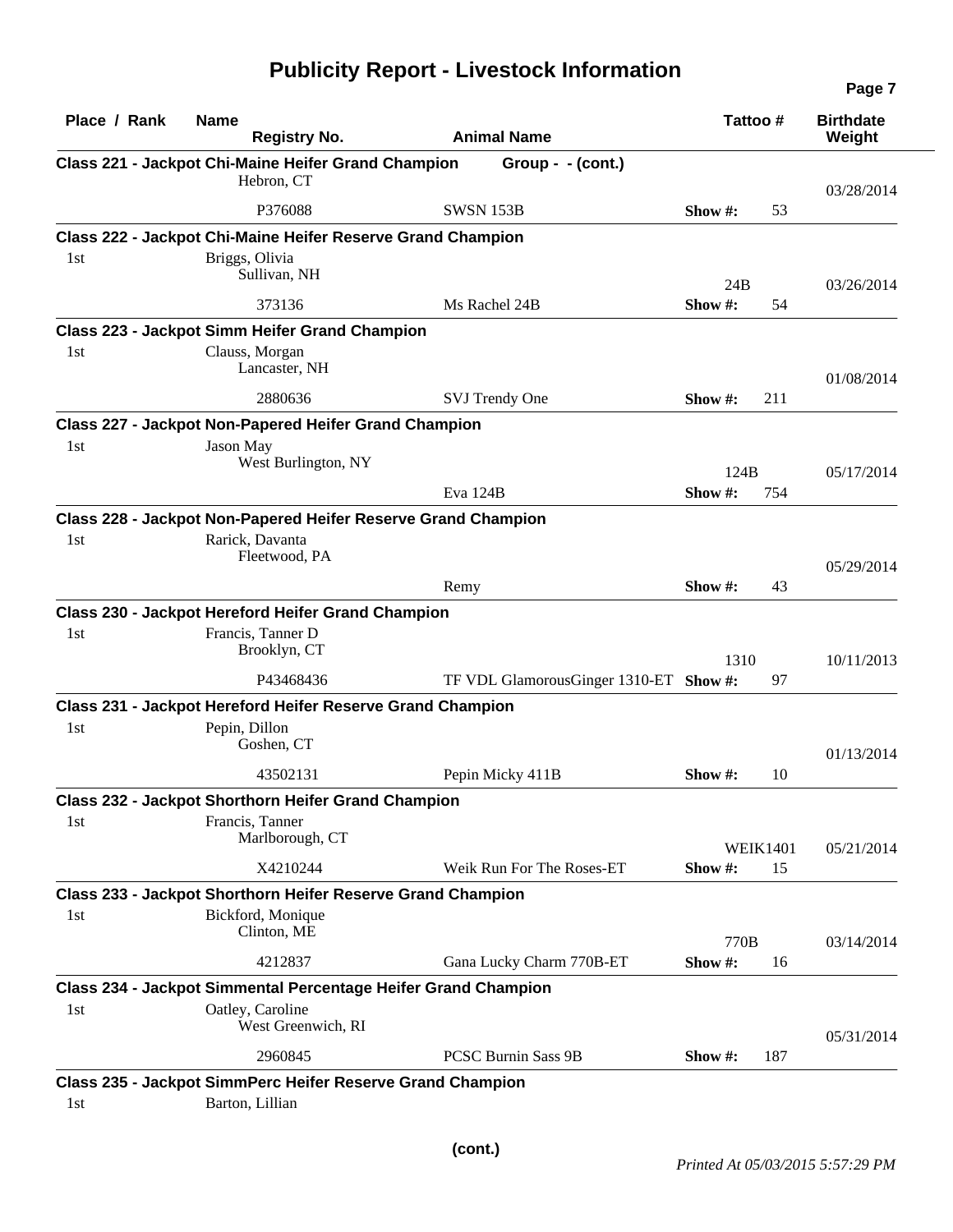| Place / Rank | <b>Name</b><br><b>Registry No.</b>                                  | <b>Animal Name</b>                     |             | Tattoo#         | <b>Birthdate</b><br>Weight |
|--------------|---------------------------------------------------------------------|----------------------------------------|-------------|-----------------|----------------------------|
|              | Class 235 - Jackpot SimmPerc Heifer Reserve Grand Champion          | Group - $1 - (cont.)$                  |             |                 |                            |
|              | Marlborough, CT                                                     |                                        |             | 32B             | 04/20/2014                 |
|              | 2942567                                                             | <b>Uptown Girls Bailey</b>             | Show $#$ :  | 23              |                            |
|              | Class 236 - Jackpot Belted Galloway Heifer Grand Champion           |                                        |             |                 |                            |
| 1st          | Pampreen, Michael                                                   |                                        |             |                 |                            |
|              | Marlborough, CT                                                     |                                        |             |                 | 10/30/2013                 |
|              | 37276B                                                              | Meadowood Ainsley 133R                 | Show #:     | 39              |                            |
|              | Class 237 - Jackpot Belted Galloway Heifer Reserve Grand Champ      |                                        |             |                 |                            |
| 1st          | Wright, Lillian                                                     |                                        |             |                 |                            |
|              | Winchester, NH                                                      |                                        |             |                 | 08/24/2013                 |
|              | 37292B                                                              | Mutton Hill BiW Adalynn                | Show #:     | 40              |                            |
|              | Class 240 - Jackpot Shorthorn Plus Heifer Grand Champion            |                                        |             |                 |                            |
| 1st          | Berkheimer, Karli M                                                 |                                        |             |                 |                            |
|              | Mechanicsburg, PA                                                   |                                        |             | LP23            | 03/15/2014                 |
|              | XAR61032                                                            | <b>LPA Willow</b>                      | Show#:      | 58              |                            |
|              | Class 241 - Jackpot Shorthorn Plus Heifer Reserve Grand Champ       |                                        |             |                 |                            |
| 1st          | Hay, Nathan                                                         |                                        |             |                 |                            |
|              | Carlisle, NY                                                        |                                        |             |                 | 04/22/2014                 |
|              | XAR61204                                                            | Hay Acres Ellie                        | Show $#$ :  | 57              |                            |
|              | <b>Class 242 - Jackpot Maintainer Heifer Grand Champion</b>         |                                        |             |                 |                            |
| 1st          | Cranwell, Amanda                                                    |                                        |             |                 |                            |
|              | Eaton, NY                                                           |                                        |             |                 | 04/23/2014                 |
|              | 452767                                                              | <b>TCC</b> Stela                       | Show $\#$ : | 59              |                            |
|              | <b>Class 243 - Jackpot Maintainer Heifer Reserve Grand Champion</b> |                                        |             |                 |                            |
| 1st          | Pride, Adam                                                         |                                        |             |                 |                            |
|              | Limington, ME                                                       |                                        |             | 114B            | 01/09/2014                 |
|              | 443926                                                              | <b>WRTH Midnight Blues</b>             | Show#:      | 60              |                            |
|              | Class 246 - Jackpot Lowline Perc Heifer Grand Champion              |                                        |             |                 |                            |
| 1st          | Petow, Austin                                                       |                                        |             |                 |                            |
|              | Vernon, CT                                                          |                                        |             | 02B             | 03/13/2014                 |
|              | 22121                                                               | AZP Showgirl 02B                       | Show #:     | 61              |                            |
|              | <b>Class 298 - Jackpot Heifer Grand Champion</b>                    |                                        |             |                 |                            |
| 1st          | Francis, Tanner D                                                   |                                        |             |                 |                            |
|              | Brooklyn, CT                                                        |                                        |             | 1310            | 10/11/2013                 |
|              | P43468436                                                           | TF VDL GlamorousGinger 1310-ET Show #: |             | 97              |                            |
|              | <b>Class 299 - Jackpot Heifer Reserve Grand Champion</b>            |                                        |             |                 |                            |
| 2nd          | Francis, Tanner                                                     |                                        |             |                 |                            |
|              | Marlborough, CT                                                     |                                        |             | <b>WEIK1401</b> | 05/21/2014                 |
|              | X4210244                                                            | Weik Run For The Roses-ET              | Show#:      | 15              |                            |
| 3rd          | Deskus, Kayla<br>Putnam, CT                                         |                                        |             |                 |                            |
|              | 17787116                                                            | <b>TBF Miss Elle</b>                   | Show #:     | A915<br>21      | 09/15/2013                 |
|              |                                                                     |                                        |             |                 |                            |

*Printed At 05/03/2015 5:57:29 PM*